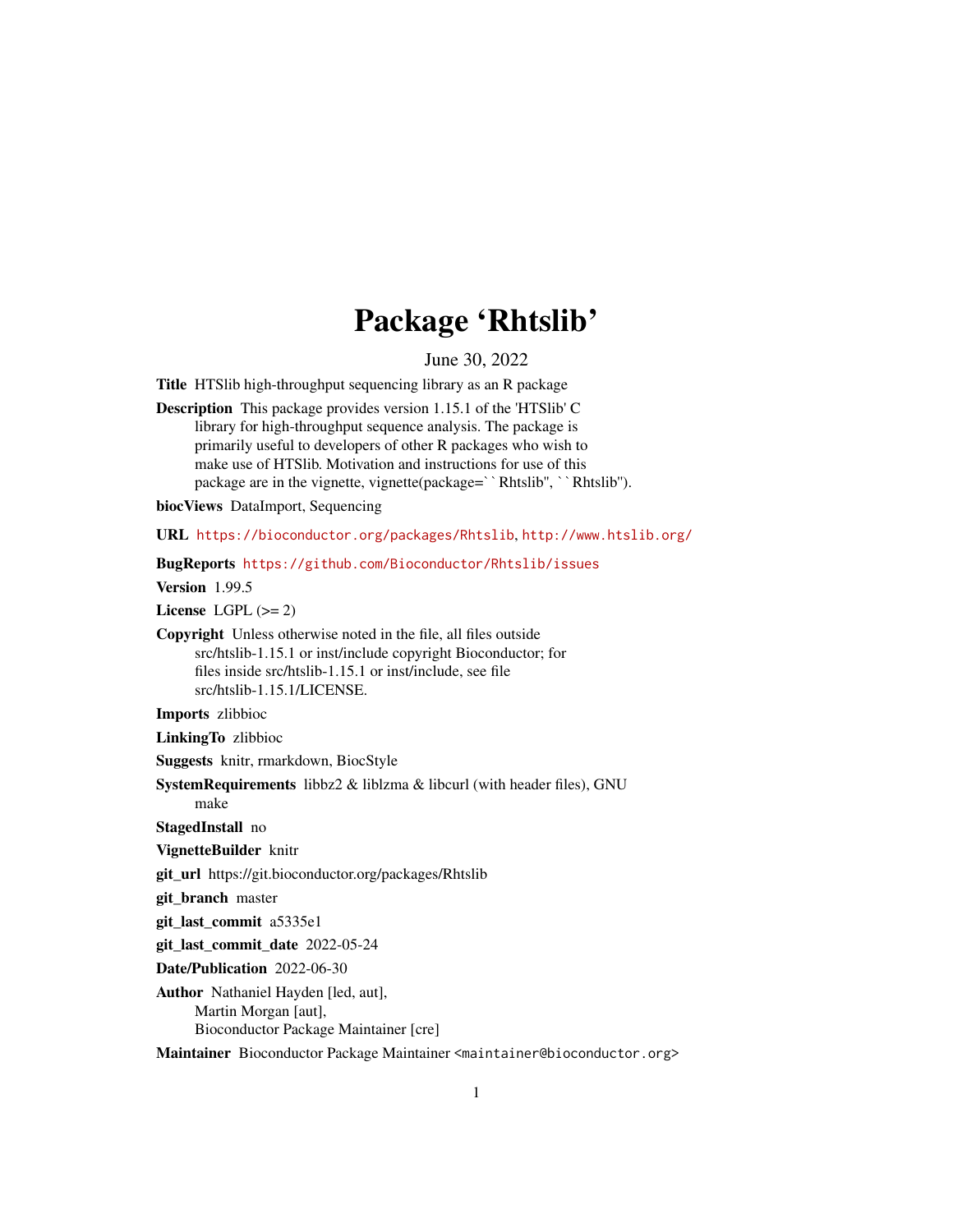### <span id="page-1-0"></span>R topics documented:

Rhtslib-package *An R packaged HTSlib 1.15.1*

#### Description

This package is interesting to package developers only, and provides a compiled HTSlib for developers to use in their own packages. See the vignette for instructions on use.

#### Details

Instructions for use are in the vignette, available with browseVignettes(package="Rhtslib")

#### Author(s)

Nathaniel Hayden <nhayden@fredhutch.org>

#### References

The HTSlib included in the package is based on release 1.15.1 of HTSlib found at [https://](https://github.com/samtools/htslib/releases/) [github.com/samtools/htslib/releases/](https://github.com/samtools/htslib/releases/)

#### See Also

#### [pkgconfig](#page-2-1)

#### Examples

```
packageDescription('Rhtslib')
Rhtslib:::htsVersion()
```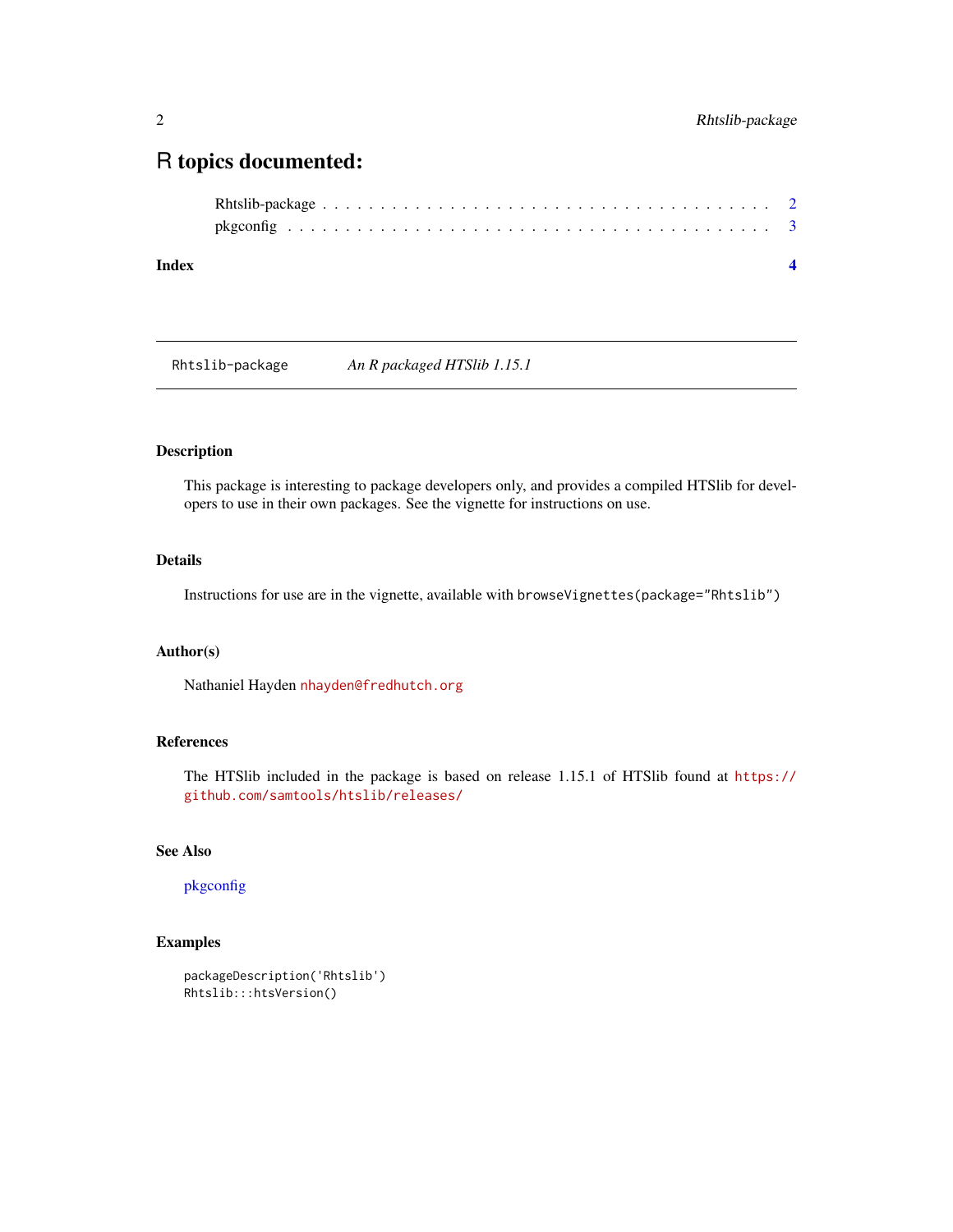#### <span id="page-2-1"></span><span id="page-2-0"></span>Description

This function returns values for PKG\_LIBS and PKG\_CPPFLAGS variables for use in Makevars files. See vignette("Rhtslib") for details. The environment variable RHTSLIB\_RPATH can be used to over-ride the inferred location of the installed package.

#### Usage

```
pkgconfig(opt = c("PKG_LIBS", "PKG_CPPFLAGS"))
```
#### Arguments

opt A scalar character from the list of available options; default is PKG\_LIBS.

#### Value

NULL; prints the corresponding value to stdout.

#### Author(s)

Nathaniel Hayden <mailto:nhayden@fredhutch.org>

#### Examples

```
pkgconfig("PKG_LIBS")
pkgconfig("PKG_CPPFLAGS")
```